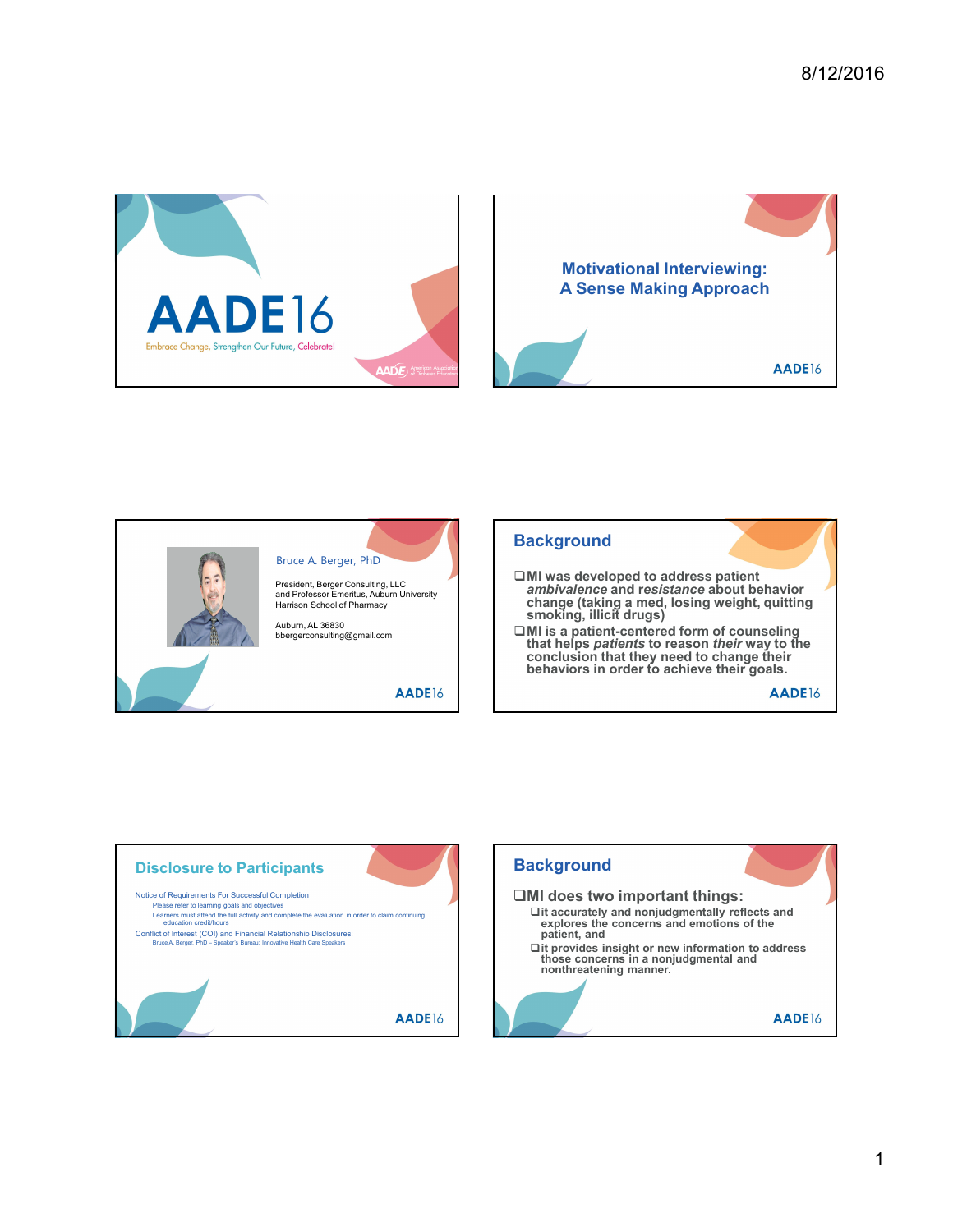AADE16

## **Background**

- □ If MI could assist people struggling with addiction, couldn't it help with managing diabetes and other couldn't it help with managing diabetes and other chronic illnesses?
- □ Started training HCPs in MI over 25 years ago using Miller and Rollnick's approach.
- $\square$  Did not set out to change that approach.
- Listened to hundreds of hours of calls.
- Also observed and listened to trainees role playing.

AADE16

# Observations cont.

• HCPs had difficulty discerning when it was appropriate to use the skills represented by the letters of the acronyms. For example, they could not sense when to use an open ended question or give information vs express empathy or develop a discrepancy.



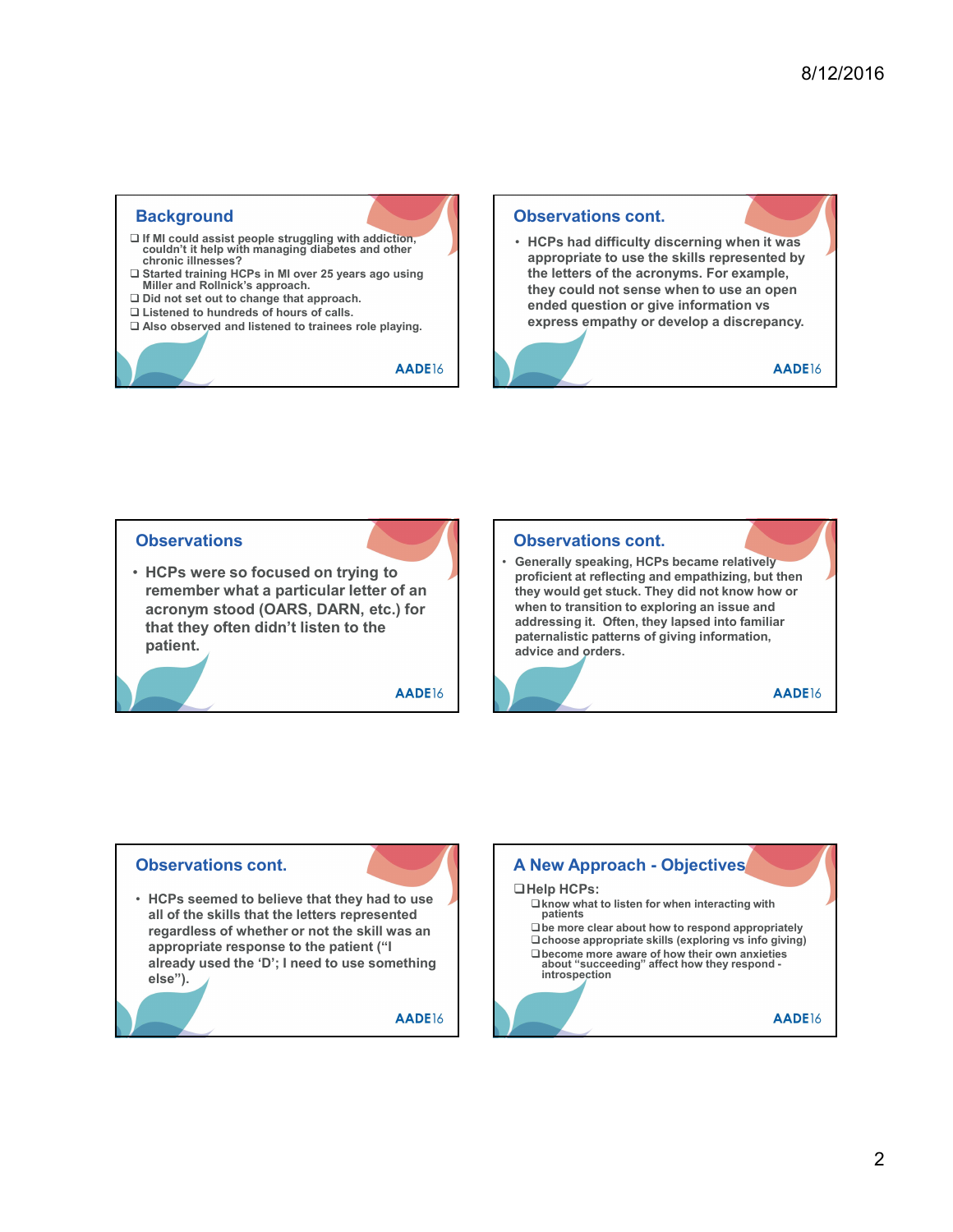









AADE16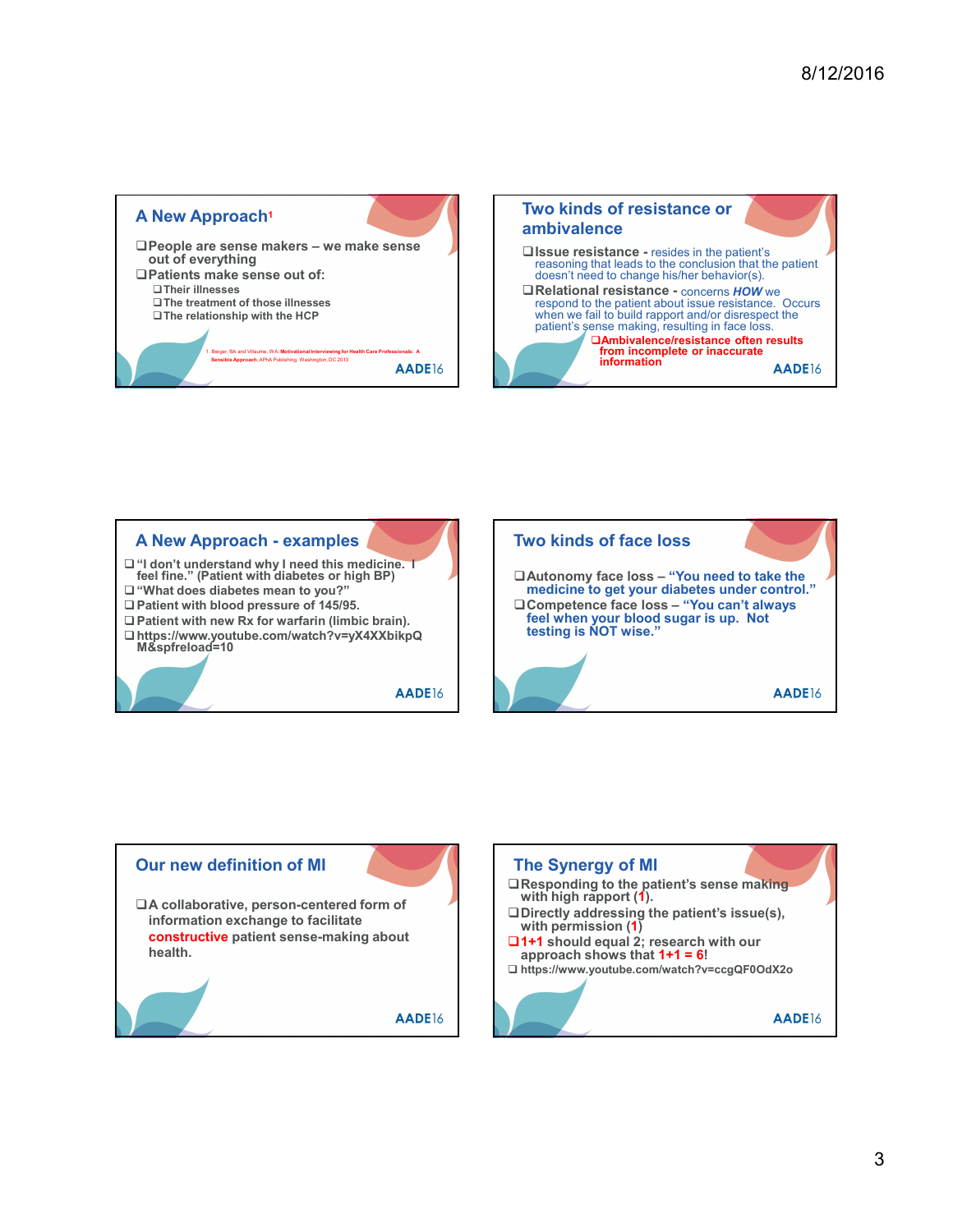



Patient: (Interrupting). OK, look I don't need a lecture. I'll take the medicine once a day. I don't plan on appreciably changing what I eat or getting more exercise to control my diabetes, so save your breath. The much? That's what the medicine's for.

HCP: Taking the medicine alone is not enough. It can't work as well if you don't take in less sugar or carbs and burn more calories. So, if you want to control your diabetes, you need to do all three.

Patient: Fine, why don't you let me worry about it? It's my life. Are you done?

**HCP:** OK. Sure. Here you go (hands over the prescription). But, I and the more on m<br>think you'll find the medicine is not enough.

AADE16



Patient: Hmmm. Never thought about that. So even walking would help? I think I can do that. And small changes in my diet can help that much? The contract of the contract of the contract of the contract of the contract of the contract of the contract of the contract of the contract of the contract of the contract of the contract of the contract of the cont

HCP: Both sure can. To me, it's important to find things to do that won't seem like a burden to you. You don't have to sweat to get more activity and you don't have to cut everything you like to eat out. Moderation is the key so you will stick with it. (7) I'd be glad to talk to with you more about this whenever you're ready.

Patient: Let me try some things on my own and then I might talk some more on my first refill.

HCP: (7) Terrific! Glad you're willing to consider trying some things. That will go a long way! AADE16